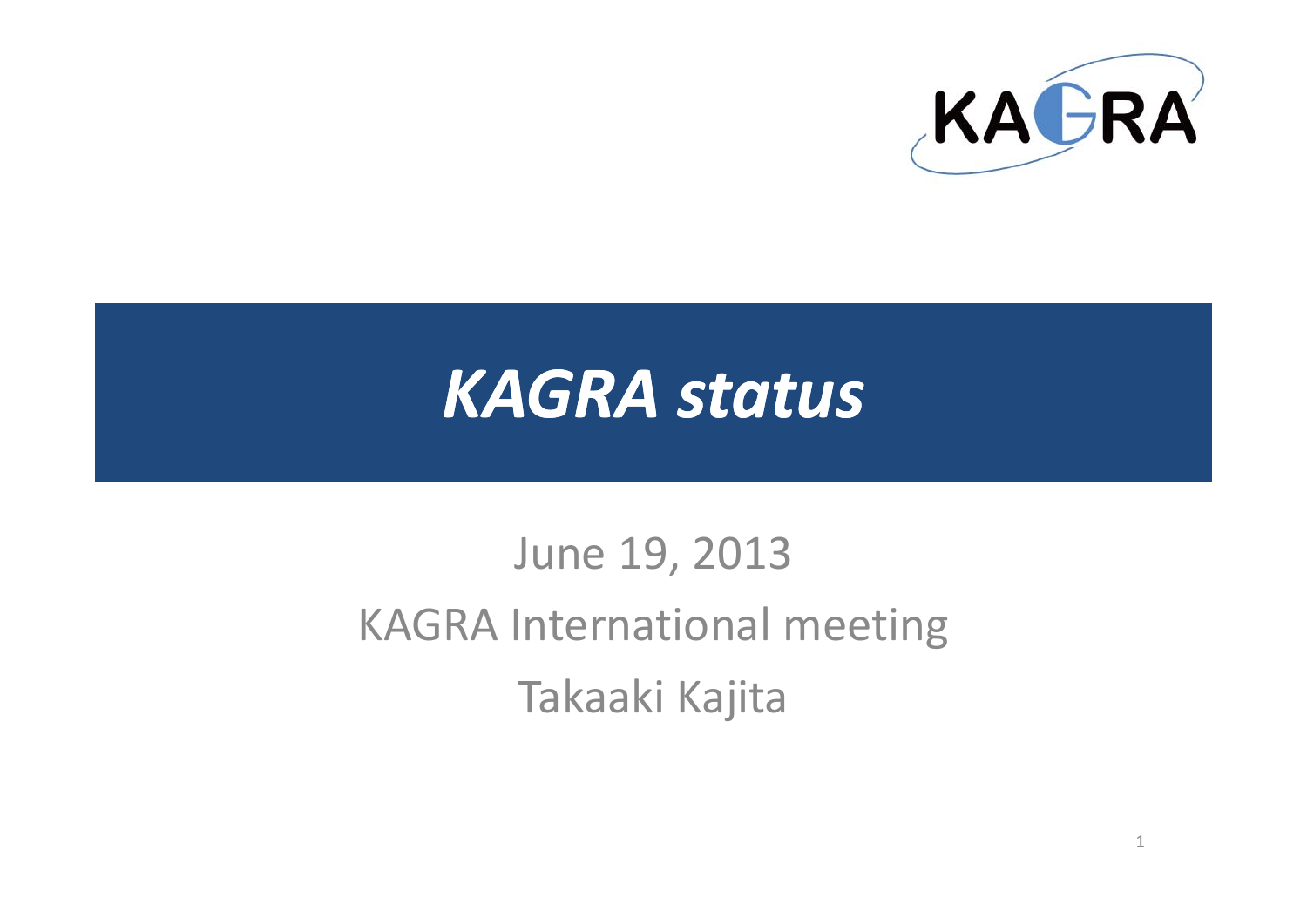#### *Budget and revised schedule* Feb. 2013

**Calendar year <sup>2010</sup> <sup>2011</sup> <sup>2012</sup> <sup>2013</sup> <sup>2014</sup> <sup>2015</sup> <sup>2016</sup> <sup>2017</sup> <sup>2018</sup>** Project start Tunnel excavation initial‐KAGRAiKAGRA obs. (~1 year delay…) baseline‐KAGRAAdv. Optics system and tests Cryogenic system **Budget Observation** Requested. We have Leading‐edge … Excavationnot officially changed the schedule (yet). Additional budget ("?" el<mark>i</mark>minated at least for FY2013) Budget for operation? Detector ended (not approved yet)<br>
Pata analysis Grants‐in‐aid for Sci.?Data analysis (approved)  $\sqrt{2}$  Surface building  $\sqrt{2}$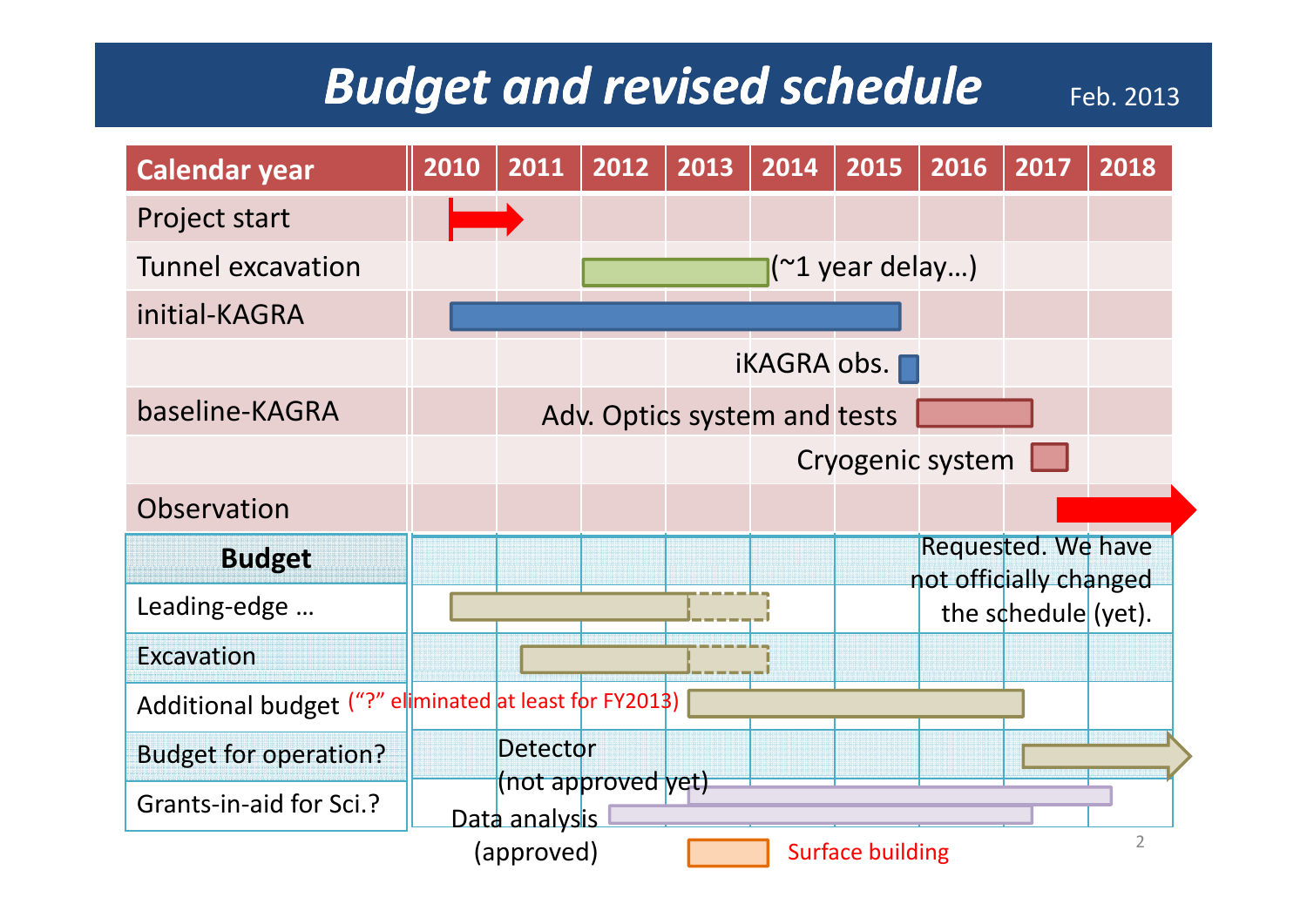#### *Budget related*

- • Leading‐edge Research Infrastructure Program has been extended for one year (until the end of FY2013).
- We receive the stimulus budget for FY2012. This is for 1) extra budget for tunnel excavation, 2) <sup>a</sup> part of the cryo‐shield tube, 3) <sup>a</sup> part of the recycling optical system, and 4) surface building. This does not mean that we get more budget (except for the extra for tunnel excavation). We only get them earlier.
- The FY2013 budget from the government includes <sup>a</sup> part of; 1) sapphire mirrors, 2) the cryo‐suspension system, and 3) <sup>a</sup> part of the underground facilities.
- $\checkmark$  The equipments to be bought with the government's stimulus budget and regular budget are limited to the ones mentioned in the request. Please buy equipments that are not listed in the government budgets with the Leading‐edge Research Infrastructure Program within this FY. (For details, contact M.Ohashi.)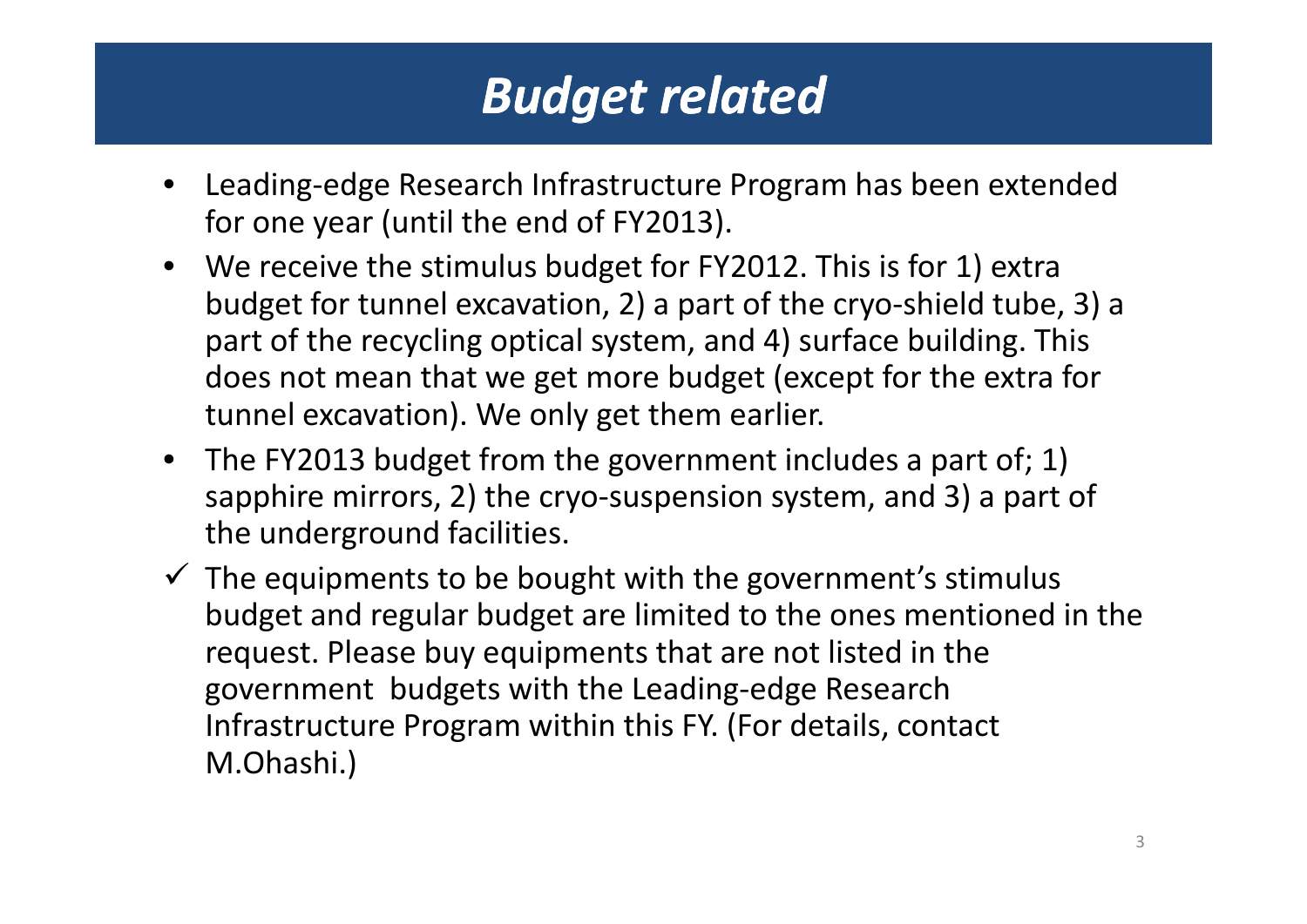### *Budget related (2)*

- • We are requesting the FY2014 construction budget, that includes <sup>a</sup> part of 1) sapphire mirrors, 2) cryo‐suspension system, 3) cryo‐ shield tubes, 4) recycling optics, and 5) clean booth.
- $\bullet$ We are requesting the operations budget starting in FY 2014.
- $\bullet$  The budget deficit was about 1 B yen. SEO worked hard with the sub-group members to redefine the Day-1 bKAGRA. This will be reported separately by K.Somiya.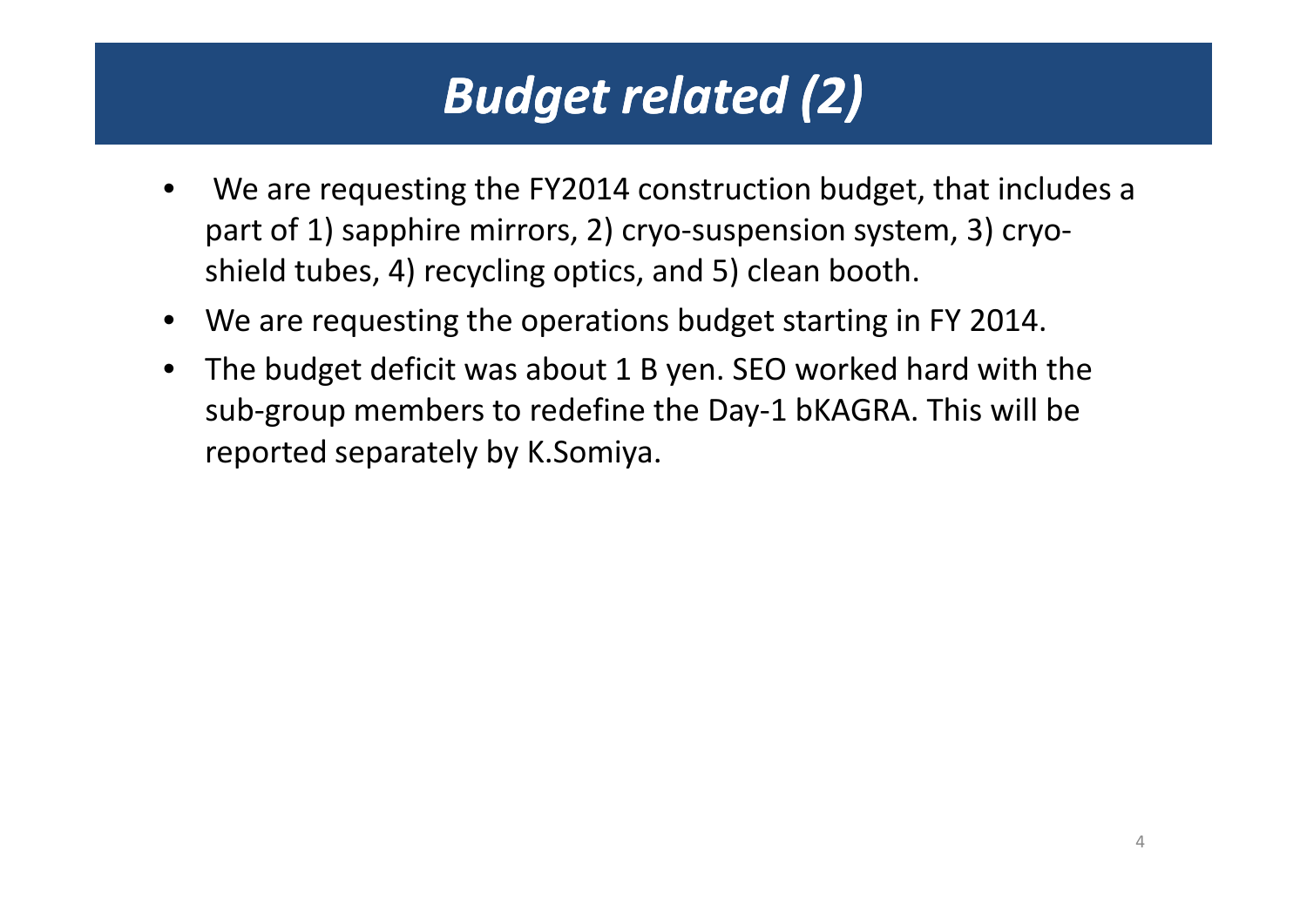### *Budget related (3)*

- Grant‐in‐aid for Scientific Research:
- ✔ Already reported: JSPS Core-to-Core program (研究拠点 形成事業, for researchers exchange, international travels)  $\rightarrow$  Approved (Head = S. Kawamura, for 5 years, ~20Myen/year).
- ✔ Specially Promoted Research (特別推進, for the detector R&D and commissioning).  $\rightarrow$  Not approved this year (again). We will try again next year.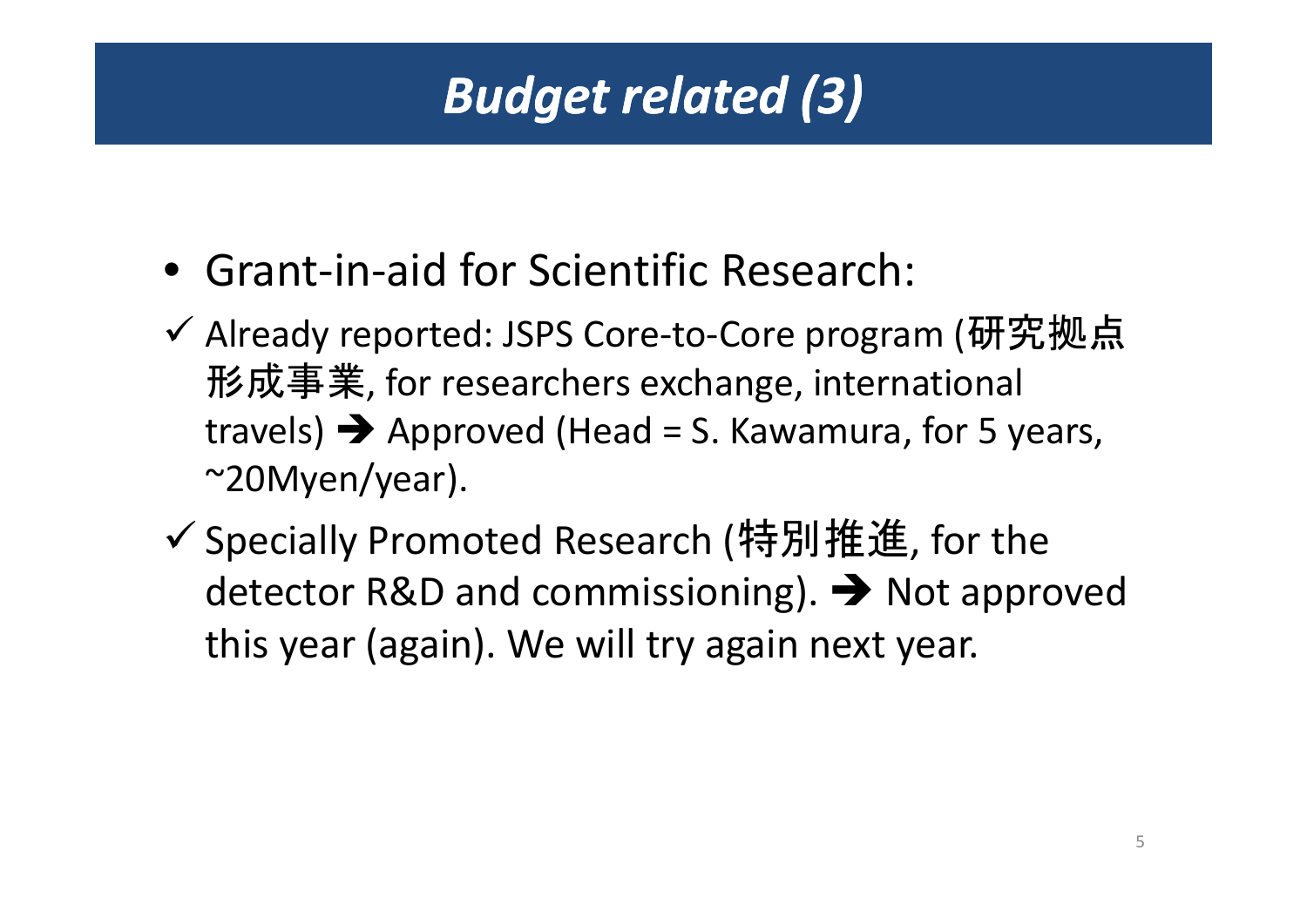#### **Budget and revised schedule** June 2013

| <b>Calendar year</b>         | 2010 | 2011            | 2012                         | 2013 | 2014               | 2015                    | 2016                                         | 2017                   | 2018 |
|------------------------------|------|-----------------|------------------------------|------|--------------------|-------------------------|----------------------------------------------|------------------------|------|
| Project start                |      |                 |                              |      |                    |                         |                                              |                        |      |
| <b>Tunnel excavation</b>     |      |                 |                              |      |                    | $\sqrt{21}$ year delay) |                                              |                        |      |
| initial-KAGRA                |      |                 |                              |      |                    |                         |                                              |                        |      |
|                              |      |                 |                              |      | <b>iKAGRA</b> obs. |                         |                                              |                        |      |
| baseline-KAGRA               |      |                 | Adv. Optics system and tests |      |                    |                         |                                              |                        |      |
|                              |      |                 |                              |      |                    |                         | Cryogenic system                             |                        |      |
| Observation                  |      |                 |                              |      |                    |                         |                                              |                        |      |
| <b>Budget</b>                |      |                 |                              |      |                    |                         | Requested. We have<br>not officially changed |                        |      |
| Leading-edge                 |      |                 |                              |      |                    |                         |                                              | the schedule $(yet)$ . |      |
| Excavation                   |      |                 |                              |      |                    |                         |                                              |                        |      |
| <b>Additional budget</b>     |      |                 |                              |      |                    |                         |                                              |                        |      |
| <b>Budget for operation?</b> |      | <b>Detector</b> |                              |      |                    |                         |                                              |                        |      |
| Grants-in-aid for Sci.?      |      | Data analysis   | (not approved yet)           |      |                    |                         |                                              |                        |      |
|                              |      | (approved)      |                              |      |                    | <b>Surface building</b> |                                              |                        | 6    |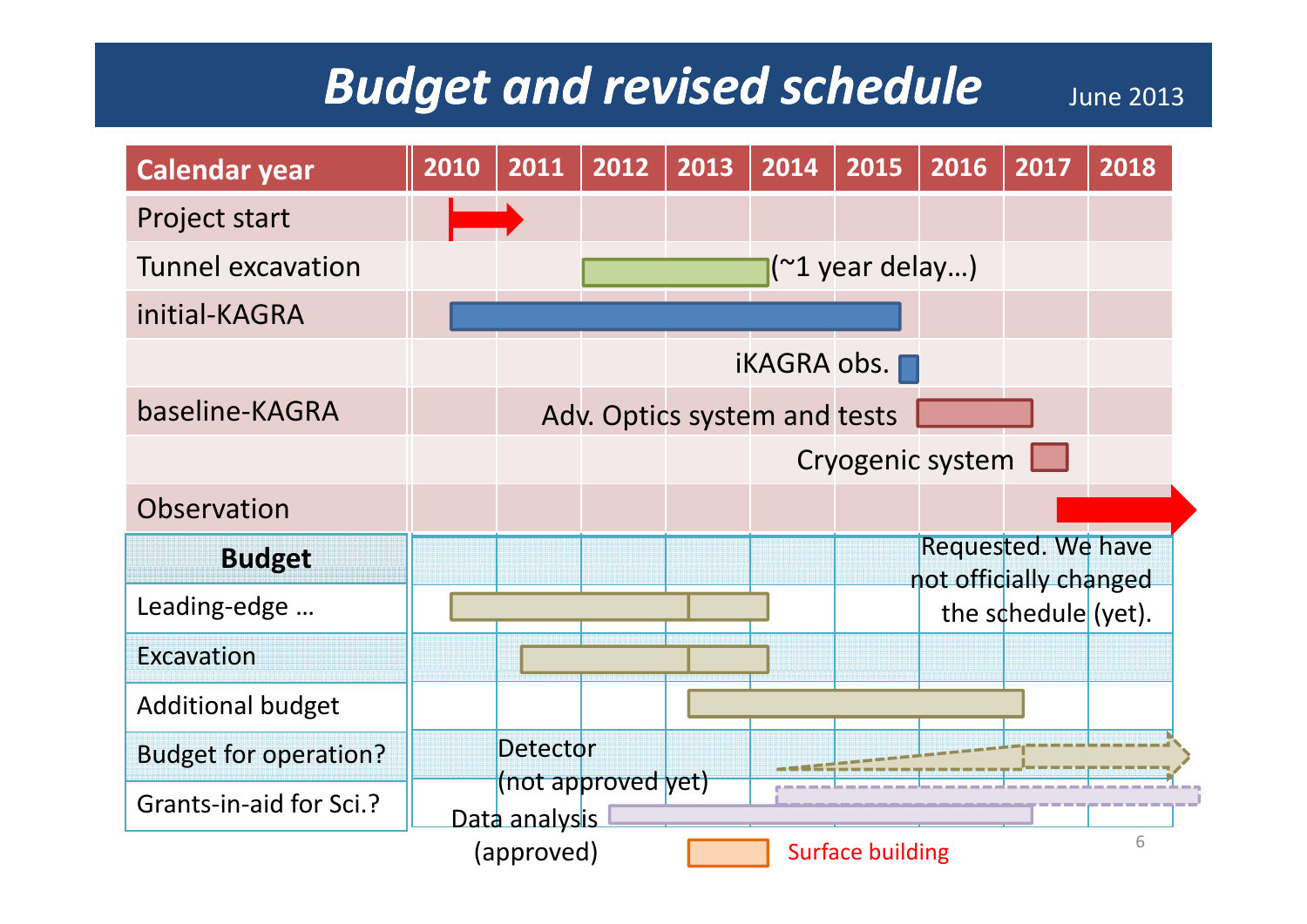### *Remote participation (SeeVogh SeeVogh)*

- • "Cooperative Agreement between LIGO Research Partners and Evogh, Inc. to provide remote participation services on the SeeVogh Research Network" was signed (among LIGO lab, EGO, KAGRA and Evogh) on April 3, 2013.
- Under this agreement, GWRC (LIGO/LSC, EGO/Virgo, KAGRA) will be granted use of the SeeVogh RN for all of its members to facilitate GWRC research both among the collaboration and as necessary with researchers and scientists from outside the collaborations as guest participants.
- Shinji Miyoki installed <sup>a</sup> SeeVogh server in ICRR.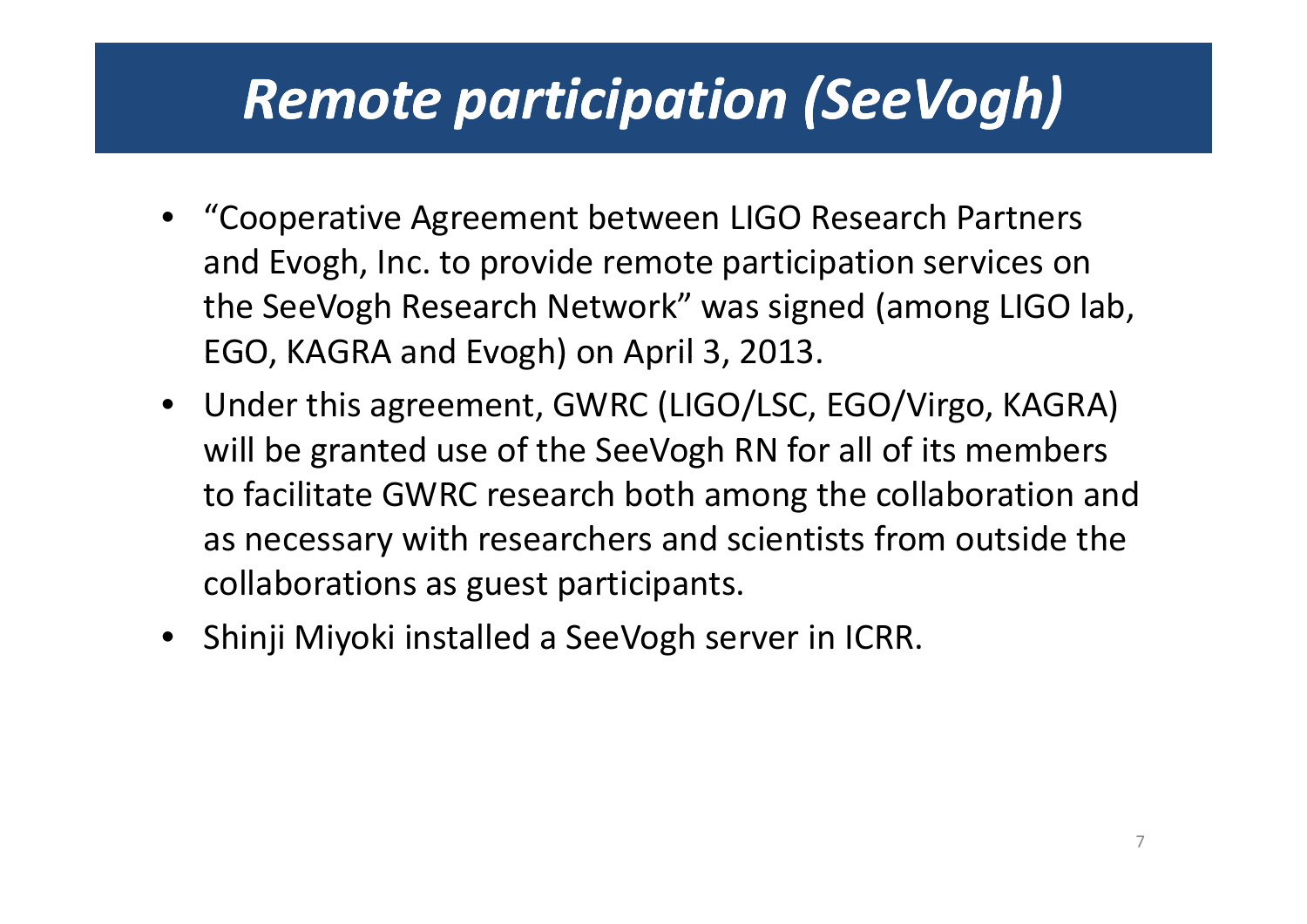## *Project management and related*

- Yoshio Saito is the (full time) Project Manager as of April 1, taking over Ichiro Nakatani-san's job.
- Some changes in the management structure.
- $\bullet$  The heads of the onsite construction and commissioning are;
	- ¾ M. Ohashi in charge of the construction
	- $\triangleright$  S. Kawamura in charge of the commissioning
	- $\triangleright$  Y. Saito oversees the whole activities
- For the management and overall structure, see the next pages.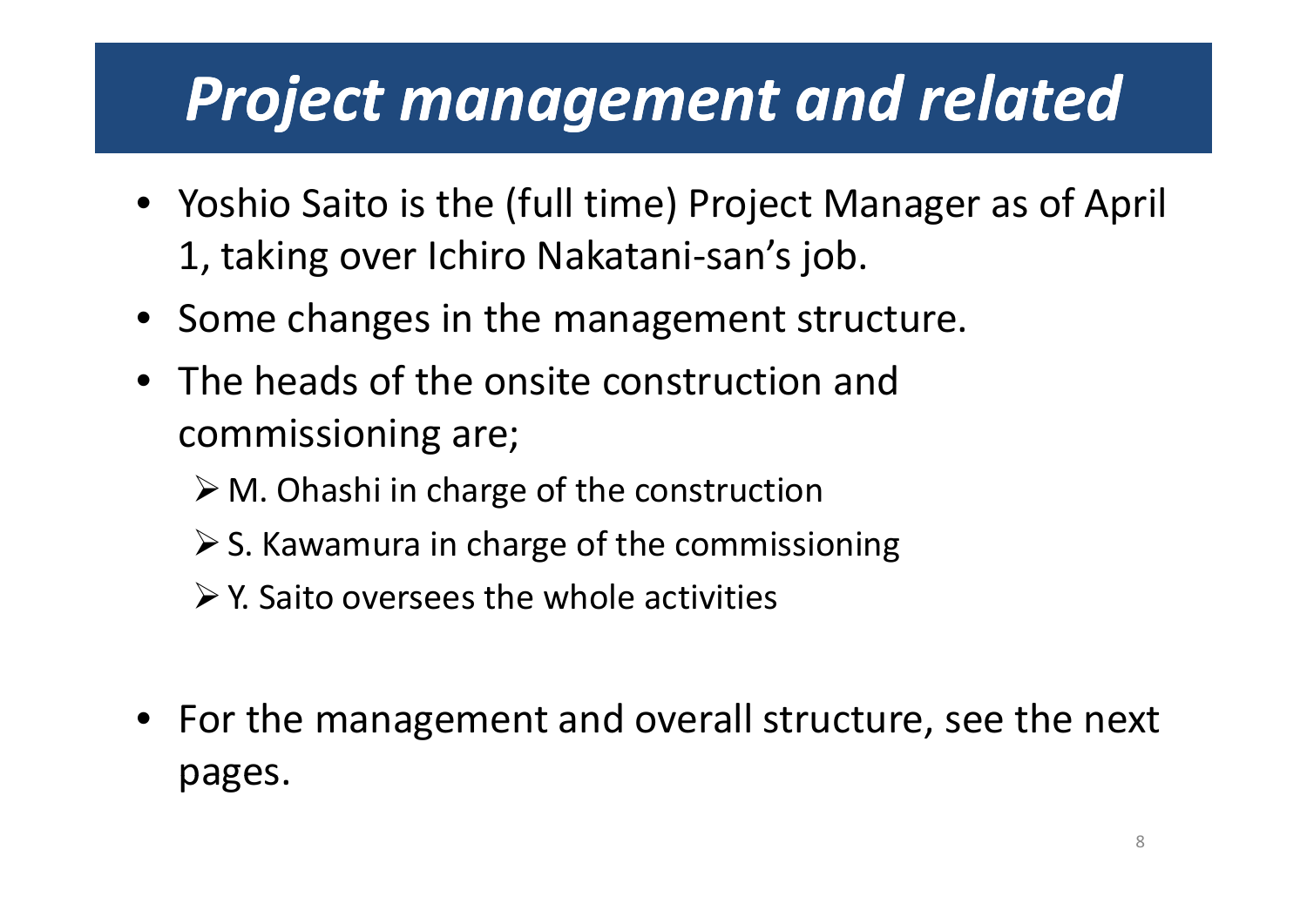#### *New Project Chart (management part only)*

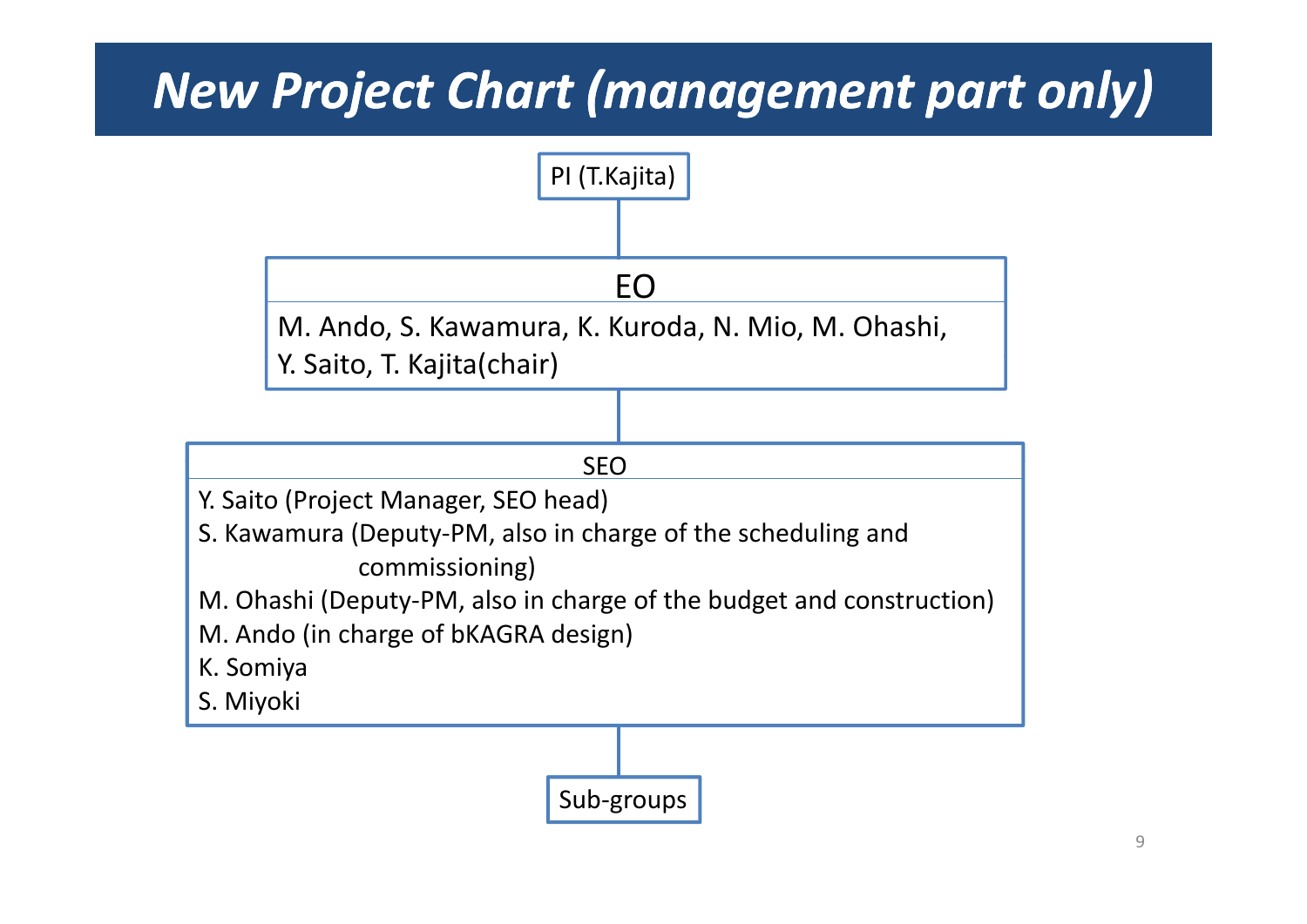## *New project chart*

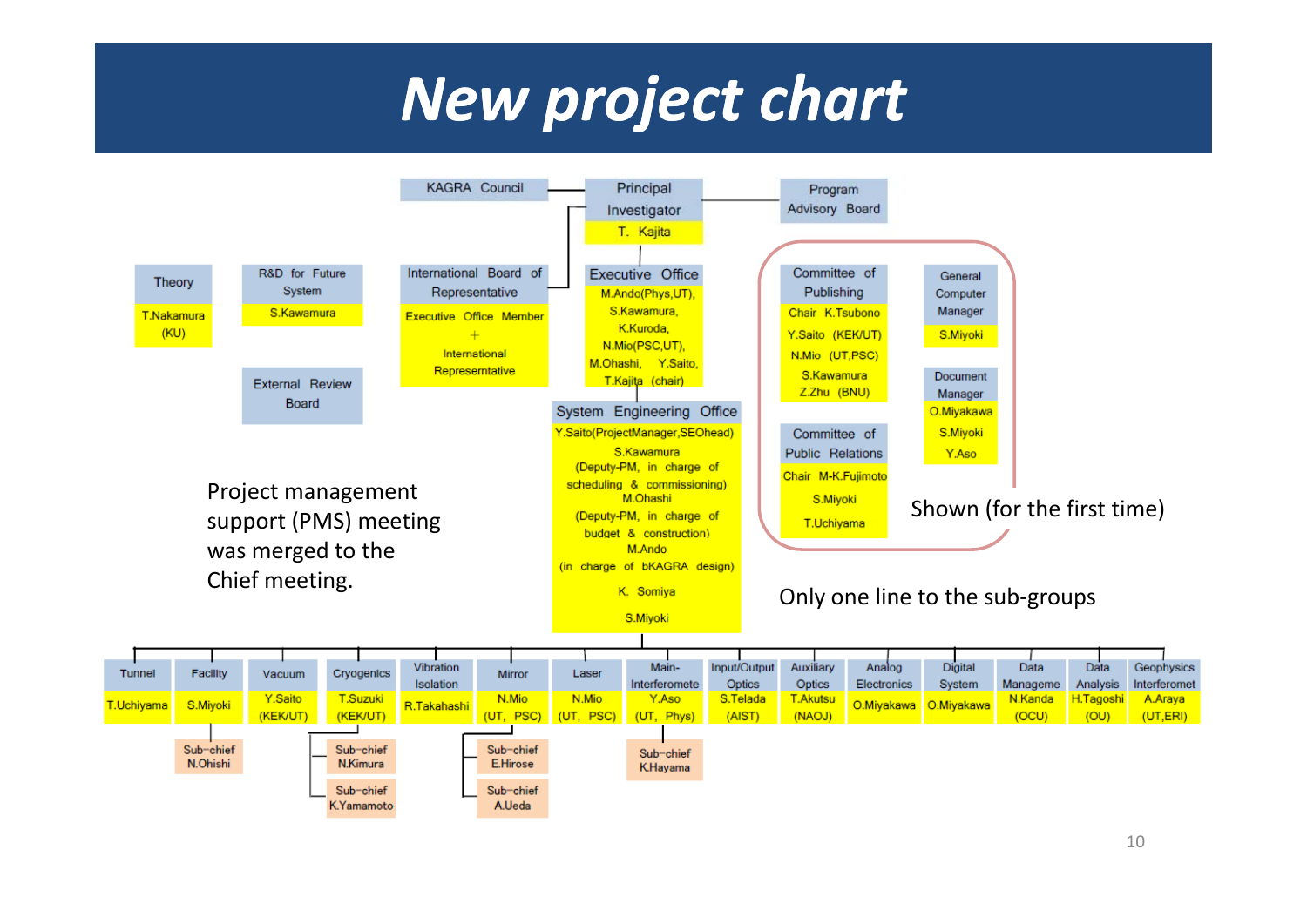# *F2F meeting in Toyama Univ.*

- Next KAGRA F2F meeting:
	- – Aug. 1‐3, 2013 @Toyama Univ. (We would like to thank Matsushima‐san and the Toyama Univ. group.)
	- –— July 31, 2013
		- Morning: Introductory lectures on gravitational waves:
		- 1) Overview of gravitational wave astronomy (Naoki Seto)
		- 2) Introduction to laser interferometric gravitational wave telescope (Kentaro Somiya)
		- 3) Introduction to the gravitational wave data analysis (Hideyuki Tagoshi)
		- Afternoon: visit to the KAGRA site
		- Seminar at Toyama U. in the afternoon (in Japanese) 重力波望遠鏡KAGRAが切り拓く天文学 (安東正樹)